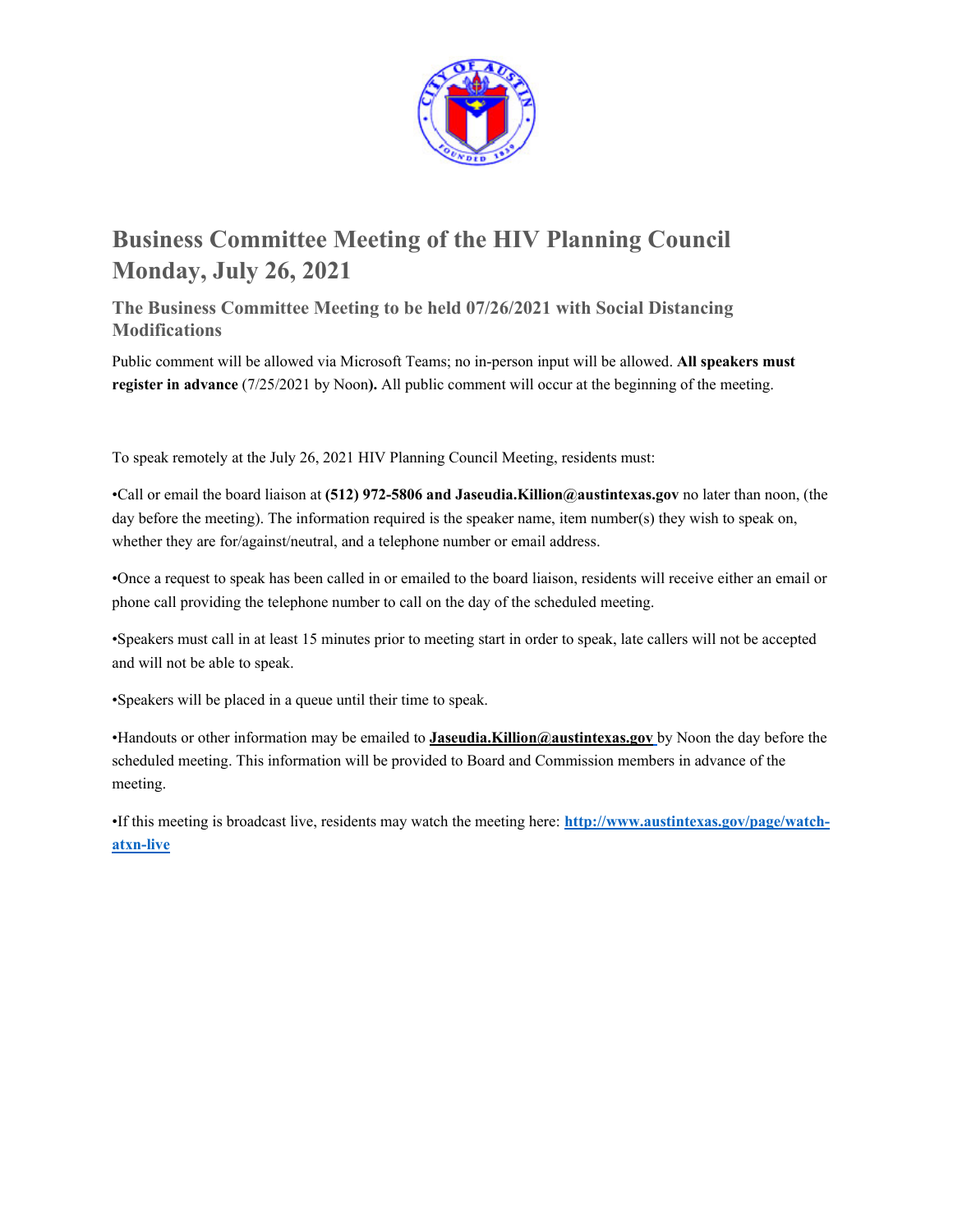

## **Versión en español a continuación.**

## Reunión del **Business Committee Meeting of the HIV Planning Council**

## FECHA de la reunion (**Monday, July 26, 2021**)

La junta se llevará con modificaciones de distanciamiento social

Se permitirán comentarios públicos por teléfono; no se permitirá ninguna entrada en persona. Todos los oradores deben registrarse con anticipación (**07/25/2021** antes del mediodía). Todos los comentarios públicos se producirán al comienzo de la reunión.

Para hablar de forma remota en la reunión, los miembros del público deben:

• Llame o envíe un correo electrónico al enlace de la junta en **(512) 972-5806 and Jaseudia.Killion@austintexas.gov** a más tardar al mediodía (el día antes de la reunión). La información requerida es el nombre del orador, los números de artículo sobre los que desean hablar, si están a favor / en contra / neutrales, y un número de teléfono o dirección de correo electrónico.

• Una vez que se haya llamado o enviado por correo electrónico una solicitud para hablar al enlace de la junta, los residentes recibirán un correo electrónico o una llamada telefónica con el número de teléfono para llamar el día de la reunión programada.

• Los oradores deben llamar al menos 15 minutos antes del inicio de la reunión para poder hablar, no se aceptarán personas que llamen tarde y no podrán hablar.

• Los oradores se colocarán en una fila hasta que llegue el momento de hablar.

• Los folletos u otra información pueden enviarse por correo electrónico a **Jaseudia.Killion@austintexas.gov** antes del mediodía del día anterior a la reunión programada. Esta información se proporcionará a los miembros de la Junta y la Comisión antes de la reunión.

• Si esta reunión se transmite en vivo, los residentes pueden ver la reunión aquí: http://www.austintexas.gov/page/watch-atxn-live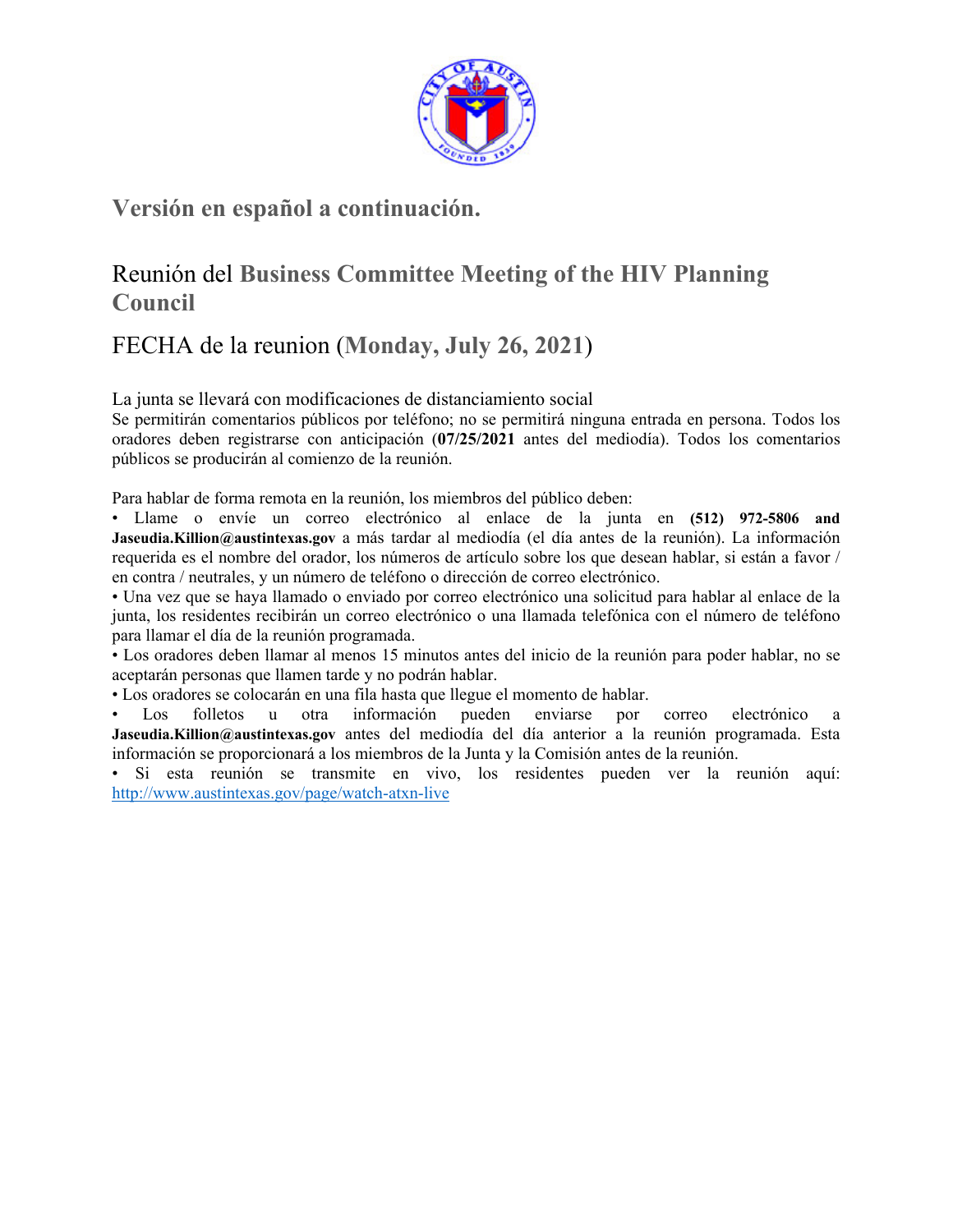

#### **HIV PLANNING COUNCIL BUSINESS COMMITTE MEETING Monday, July 26, 2021, 6:00 P.M. City Hall/ Remote**

## **HIV PLANNING COUNCIL MEMBERS:**

*Chair L.J. Smith, Vice-Chair Tarik Daniel, Barry Waller, Brian Johnson, Brooks Wood, Dennis Ringler, Glenn Crawford, Non-Voting, Julio Gómez, Karson Jensen, Lee Miranda, Mattyna Stephens, Tara Scarbrough, Taylor Stockett, A. Daniel Ramos, and Rocky Lane, Non-Voting* 

### **AGENDA**

## **CITIZEN COMMUNICATION**

The first 10 speakers signed up prior to the meeting being called to order will each be allowed a three-minute allotment to address their concerns regarding items not posted on the agenda.

- **1. CERTIFICATION OF QUORUM**
- **2. INTRODUCTION/ANNOUNCEMENTS**
- **3. APPROVAL OF MINUTES**

#### **4. CONFLICT OF INTEREST DECLARATIONS**

a. Members will declare conflict of interest with relevant agenda items, service categories, and/or service standards

## **5. PRIORITY SETTING RESOURCE ALLOCATIONS (PRSRA)**

a. Resource Allocation Edit Update

#### **6. OFFICER ELECTIONS**

- a. Nominee Speeches
- b. Cast Ballots
- c. Staff Present Results

## **7. COMMITTEE UPDATES**

- a. Governance/Membership Committee
	- i. STAR Awards
	- ii. Membership Removals
		- i. Brian Johnson